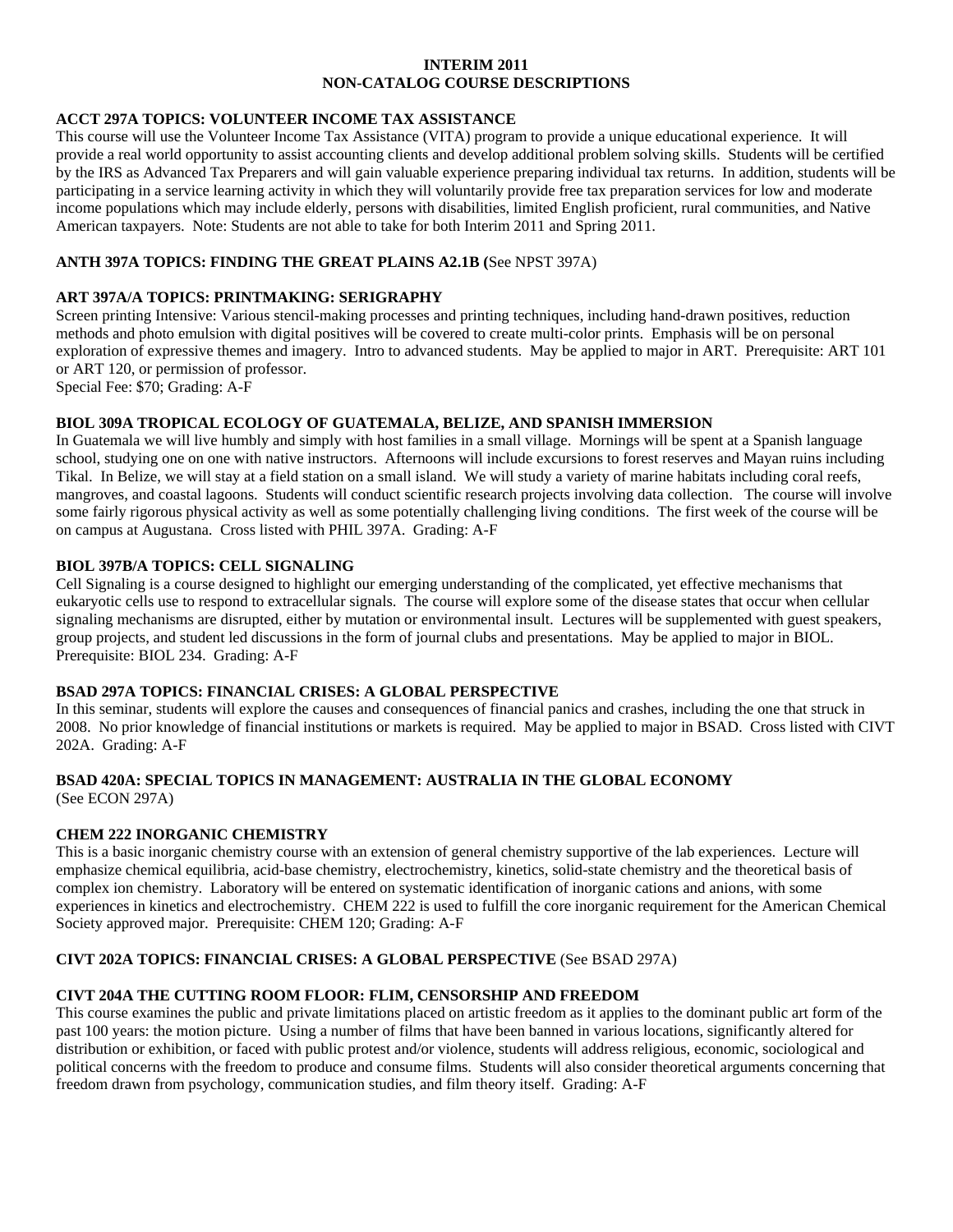## **COMM 397A TOPICS: PERSPECTIVES ON SPORTS: MEDIA, PR & ENTERTAINMENT**

This course will examine the impact and interplay among sports, media and the entertainment world have had and are continuing to have on each other. The course focuses primarily on public relations in the sports world, but will include other foci such as understanding the importance of sports to the mass media, sports journalism, portrayals of women and race, international perspectives on sport, and ethical issues arising in the field of sports. Students will have the ability to apply their knowledge of the strategic management, relationship-building nature of PR with case studies, guest speakers, and course assignments. May be applied to majors in COMM, COBS, and SM. Recommended prerequisite: COMM 365; Grading: A-F

# **ECON 297A TOPICS: STUDY AUSTRALIA: AUSTRALIA IN THE GLOBAL ECONOMY**

The purpose of this course is to help students understand the history, development, and performance of the Australian economy in a world undergoing increasingly rapid globalization. As a western, English-speaking, trade-dependent country located near Southeast Asia, Australia provides a unique, yet inviting, perspective for this study. An integrated set of course readings, guest lectures, and visits to sites of policymaking and production will facilitate this understanding. Our travels will be primarily in and around the country's largest city, Sydney, New South Wales (NSW), the mining and winemaking region of the Hunter Valley, as well as a daytrip to the world famous Blue Mountains. Prerequisites: ECON 120 & 121 or permission of instructor. May be applied to major in Economics. May be applied to Business Administration major as 300 level elective. Grading: A-F

# **EDUC 219A TECHNOLOGY AND THE INTERNET IN EDUCATION**

This practical course will focus on Internet and technology applications in education. Emphasis is on integrating Microsoft Office applications including Word, PowerPoint, Excel, Access, and Publisher as well as integrating the Internet and web based activities such as Webquests into regular education. In addition, classroom applications of digital cameras and scanning will be covered. Will not substitute for EDHH 327. Grading: A-F

# **EDUC 397/597A TOPICS: LITERACY FOR ENL**

This course is designed to build teacher candidates' background knowledge regarding oral, reading, and writing development in English for K-12 English language. Required for ENL endorsement. Grading: A-F

# **GENL 100 CAREER AND LIFE PLANNING**

This class is designed for students who are uncertain about their career direction and/or major selection. Through self-awareness exercises and occupational research, students will gain a better understanding of which occupations may be a good fit for them. Students will be given the opportunity to explore their interests, skills and values, take a Strong Interest Inventory, visit local organizations, job shadow Augustana alumni, find useful resources on the internet and create a resume. This class will help put the future into focus! Grading: A-F

### **GENL 105F A EDUCATION AND HEALTH CARE SYSTEMS IN TANZANIA (UMAIE)**

This course explores the education and health systems in Tanzania, giving students a practical understanding of life in a developing country. Immersion in Tanzanian culture will increase students' knowledge base on the impact that a developing education and health system has on the welfare, decision making processes, and resiliency of a people. Issues will be studied in context, giving students the opportunity to understand the complexity of the situation, and to reflect on their personal views and possible roles. Students will be engaged in experiences that allow them to connect, interact, and provide service with Tanzanians. Their experiential journey will include meetings and active participation with NGO's, educators, health care providers and citizens around the country. In addition, in the spirit of embedding this course in a cultural experience, the Chagga, Maasai, HeHe, and Bantu Tribes will be given particular attention. May be applied to Area 3.6. Grading: A-F

### **GENL 121A STRATEGIES AND TACTICS FOR INTELLIGENT GAME PLAYING**

We will begin with simple numerical and geometric games, continue with popular games of chance and board games, and finish with lateral thinking puzzles. The unifying thread through all of these games is logical reasoning. Intelligent gaming decisions are made using inductive and deductive reasoning. The ability to make simple probability calculations improves the quality of decisions. Mathematical knowledge expected of students is limited to high school algebra. Grading: S/U

# **GENL 127A LIGHTS, CAMERA, OVERTURE: MUSICALS ON FILM**

Lights, Camera, Overture: Musicals on Film examines both Broadway musicals which have been transferred to film and musicals written especially for the movies in order to explore both the conventions of the musical and its continuing influence as a cinematic genre. Grading: A-F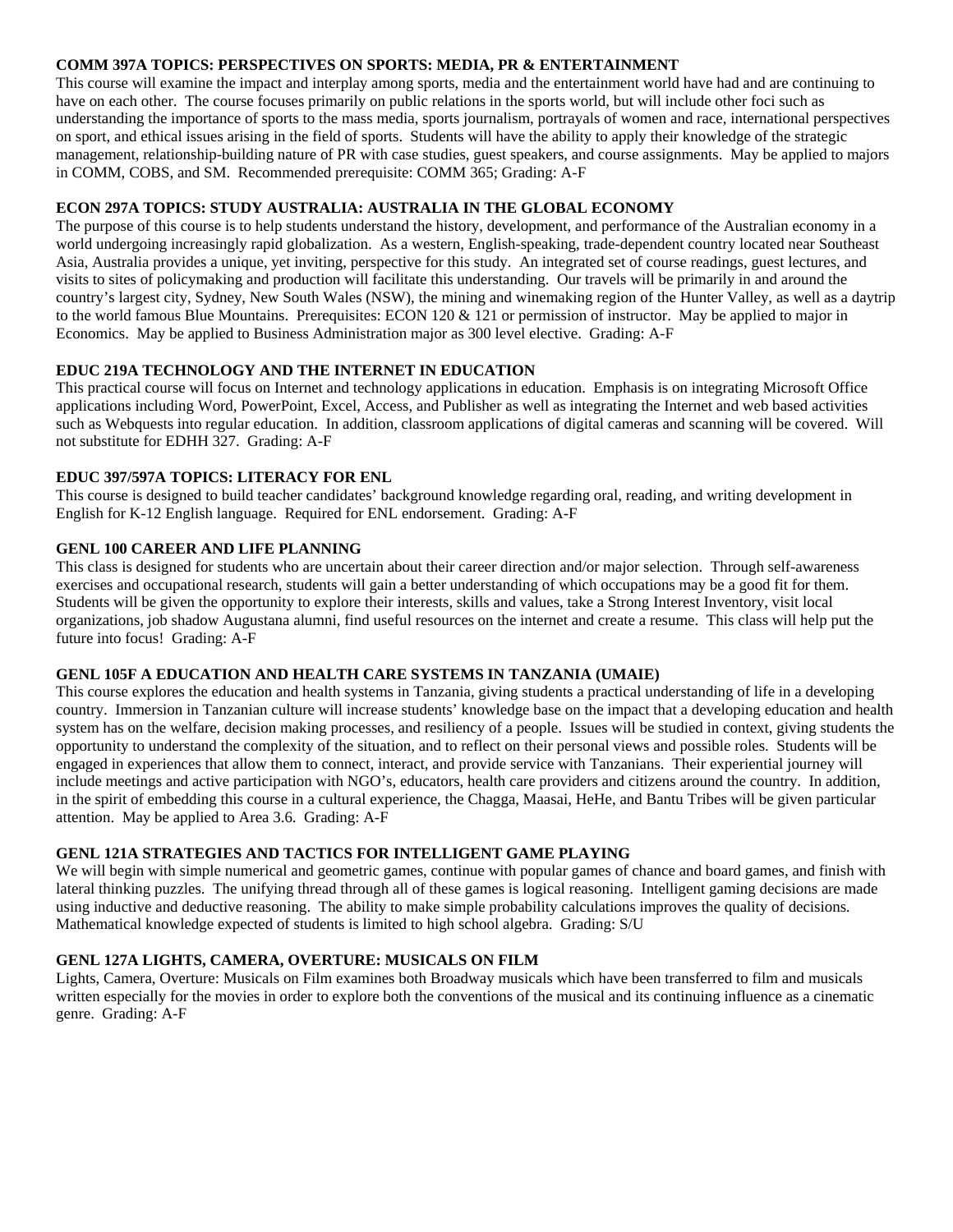## **GENL 134A AUGUSTANA BAND: EGYPT TOUR**

The Augustana Band will present five major performances in the above listed locations in Egypt. Music selections will include compositions by American composers and a composition written and premiered especially for this tour and course. Music preparation will occur in nine intensive rehearsals prior to interim and during the first six days of interim. In addition to the musical preparation and performance, the in-class component of the course (15 hours) will give students an introduction to Egyptian history, as well as provide an overview of the religious traditions that have contributed to the country's culture. Once in Egypt, an equivalent amount of lecture time (35 hours) will be used to focus on specific historical eras, personages, and events, and their relationship to religious, cultural, and political changes in the country. May be applied to Area 3.6. Grading: A-F

# **GENL 168A BEFORE CSI: THE CRIMINAL ELEMENT IN FICTION AND FILM**

"Before CSI: The Criminal Element in Fiction and Film" will explore detective fiction and film from the  $19<sup>th</sup>$  century to the present day. Students will examine the genre from an historical view, as well as from an analytical, literary perspective. Short stories, commentaries, and films by authors and directors of varied backgrounds and cultural diversities will be discussed. Grading: A-F

# **GENL 206A EMERGENCY MEDICAL TECHNICIAN**

This class provides the first phase of training in the career of an Emergency Medical Technician. The class consists of 120 hours of instruction including didactic, practical labs, and hospital trauma center observation. The course work emphasizes the development of the student's skill in recognition of the signs and symptoms of illnesses and injuries, and the proper performance of emergency care procedures. CPR Healthcare Provider is a prerequisite or co-requisite (may be taken during class for \$35 fee). Upon completion of the course, the student is eligible for the National Registry of Emergency Medical Technician-Basic practical and written examinations conducted by the SD Department of Public Safety EMS Division. NOTE: Special fees: \$625 (includes textbook) payable to Avera McKennan Hospital on the first day of class, and \$70 testing fee paid to the National Registry of EMTs when application is submitted. Grading: S/U

# **GENL 208A IMPROVISATION FOR EVERYBODY!**

Want to have fun? Laugh? Build life skills like risk taking, group building, spontaneity and creativity? Join us this interim to learn fundamentals of sketch comedy and improv – scene structure, associations, building, accepting – and practice these skills in class and in a culminating evening performance. Great for teachers, performers, social or community workers, athletes or anyone wanting to free up and speak up! Funny bones helpful but not required. Also great for experienced improvisers who wish to tune up and learn more about form. May be applied as elective to major in Theatre. Grading: A-F

### **GENL 226A WHO WROTE SHAKESPEARE'S** *HAMLET*

"To be, or not to be?": that is the question this course asks of Shakespeare's involvement with the publication of *Hamlet* as we know it. During his lifetime, two versions of the play were printed, neither sanctioned by Shakespeare himself. The first version, known as the First Quarto (Q1), is a play of some 2200 lines, while the second version, known as the Second Quarto (Q2), is almost twice as long and changes many important details. (In Q1, for example, Hamlet says, "To be, or not to be—ay, there's the point.") The matter became even more confused in 1623, when a third unauthorized version of the play appeared. The objective of this class is to investigate the strange publication history of *Hamlet* and how the many differences in these three versions of the play can be negotiated to assemble an "authoritative" text—albeit, one that isn't necessarily Shakespeare's (or is it?). Grading: A-F

### **GENL 248A STAGE COMBAT**

This course will provide training in unarmed and armed combat for the stage. It will include fisticuffs, falls and rolls, work with quarterstaff, rapier, broadsword, and basic techniques of fight choreography. Grading: A-F

### **GENL 297A TOPICS: DHARMA: LITERATURE AND CULTURE OF MODERN INDIA**

The Ramayana and the Bhavagad Gita are the foundation texts for the travel/study seminar. We study Hinduism at Benares, Shiva's holy city of pilgrimage, and Rishikesh, observing its practices on the banks of the Ganges. In Kolkata P. Lal, Sanskrit scholar and founder of the Calcutta Writers Workshop will introduce us to the Mahabharata. In Sarnath, we study Buddhism. In Jaipur, we attend the five day literature festival, Asia's leading literature event, celebrating national and international writers. Grading: A-F

# **GENL 397A FINDING THE GREAT PLAINS** (See NPST 397A)

# **GEOG 220A TOPICS: PHYSICAL GEOGRAPHY AND EARTH SCIENCE**

Everyone should participate in the pleasure of knowing how their universe fits together and functions! The goal of physical geography is to explain the structure of the spheres of the Earth (atmosphere, biosphere, hydrosphere, and lithosphere) and how we interact with it. This course introduces you to the composition of the cosmos and its scale of space and time, the principles on which the universe appears to operate, what causes earthquakes, volcanoes, and floods, and how these events and others shape the surface of your planet. Through problem-centered integrated inquiry activities, this course addresses the questions "How do we know what we know?" and "How do we test our beliefs?" therefore experiencing the process of science as described in both the National Science Education Standards and Project 2061. May be applied to major in ELED. Grading: A-F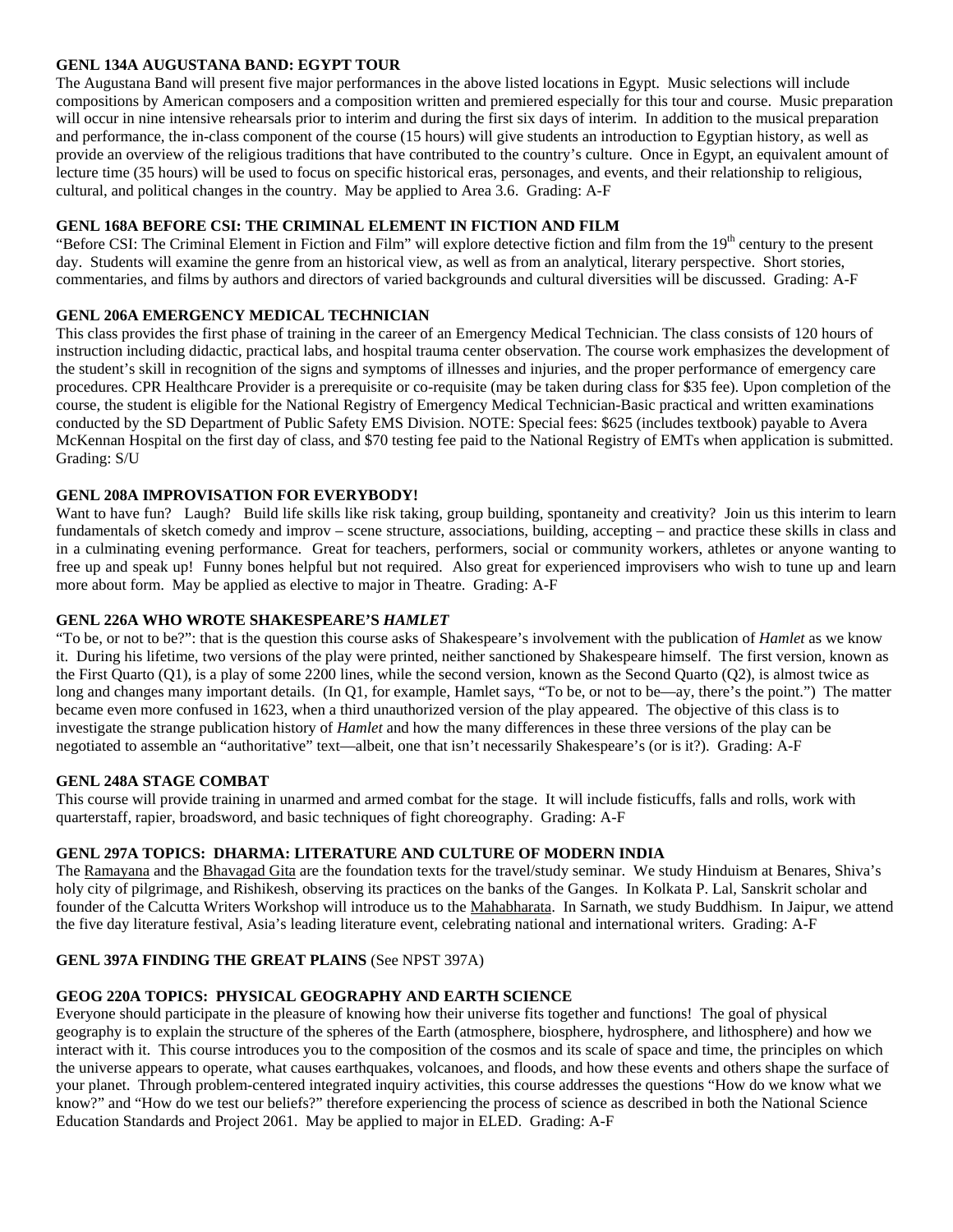### **HIST 297A TOPICS: LATINOS IN U.S.: A SERVICE LEARNING COURSE**

In this service-learning course we will first trace the sometimes conflictive history of Latinos in the U.S. We will next evaluate contemporary issues affecting the Latino community such as language acquisition, ethics of employment, and cultural politics. During the second half of the course we will put our classroom knowledge to use through service-learning projects. You will have the option of a short home stay with a local Latino family if you wish. The ability to speak Spanish is not required, but it would be very helpful. Cross listed with MDFL 297A. Special fee: \$100. Grading: A-F

#### **HIST 397A FINDING THE GREAT PLAINS** (See NPST 397A)

#### **MDFL 284A ARAB AND JEWISH INFLUENCE IN SPAIN AND MOROCCO (UMAIE)**

Spain has been a melting pot of people and cultures throughout its history, but no two groups have influenced Spain more than the Arabs and the Jews. The Arabs arrived in 711 and pushed north from North Africa and were a dominant force until their final defeat at Granada in 1492. These Muslims, later called Moors, opened Spain to Eastern civilization and even introduced Greek philosophy to the Iberian Peninsula. We will focus our studies in five cities that most reflect the Arab and Jewish influence. Every aspect of Spain that was affected by the Jews and Arabs will be explored, which includes the language, art, literature, music, dance, food, customs, holidays, architecture and religion. This course will give the student a better understanding of the elements that shape present day religious and world conflicts. May be applied to SPAN and MFL major or minor. May be applied to Area 3.6.Grading: A-F

#### **MDFL 297A TOPICS IN SPANISH: LATINOS IN US: A SERVICE LEARNING COURSE**

In this service-learning course we will first trace the sometimes conflictive history of Latinos in the U.S. We will next evaluate contemporary issues affecting the Latino community such as language acquisition, ethics of employment, and cultural politics. During the second half of the course we will put our classroom knowledge to use through service-learning projects. You will have the option of a short home stay with a local Latino family if you wish. Cross listed with HIST 297A. Prerequisites: MDFL 381 or 382. Students in MDFL 297A will complete readings and coursework in Spanish. May be applied to SPAN and MFL major or minor. Special fee: \$100; Grading: A-F

#### **NPST 397A TOPICS: FINDING THE GREAT PLAINS**

What's so great about the Great Plains? Once called the Great American Desert, the Great Plains to this day defies categorization. Part prairies, plains, woodlands, and even mountains, the Great Plains consists of vast sovereign nations as well as unincorporated townships. Many counties have devolved into frontier status, eliciting calls for converting the land into a "buffalo commons," while a quarter of one state's entire population resides in a single city. Native Americans, once confined to reservations, are just as likely to reside in urban centers. This course will examine the ways people and cultures of the Great Plains, especially the northern plains, define themselves—and are defined by others—today. Through historical, literary, religious, cinematic, and journalistic sources, we will critique the values so often associated with the inhabitants of the plains (hard working, honest, rural, conservative, patriotic, family oriented, thrifty, self-reliant) to determine whether the Great Plains constitutes a definable and even creditable region of the United States. Cross listed with ANTH 397A, GENL 397A and HIST 397A. May be used to satisfy Area 2.1B. Grading: A-F

#### **PE 100A DANCE AEROBICS**

The purpose of this course is to introduce students to the exciting and energizing world of Zumba! Through Zumba, students will learn different Latin rhythms and dance movements—all while feeling rejuvenated and empowered. After four hours of Zumba each week, students will discover that working out can be fun! More importantly, they will be encouraged to form life-long habits for healthy living. May be applied to Area 1.3. Grading: A-F

#### **PE 100B BOOTCAMP FITNESS**

A physical fitness class designed to challenge students of all fitness levels. This class will provide students with a combination of exercise opportunities that will include cardiovascular endurance activities, weight training, swimming and various other exercise activities. This course is designed to help students achieve a higher level of physical fitness through high intensity training. May be applied to Area 1.3. Grading: A-F

#### **PE 100C SNOWBOARDING**

An interim snowboarding experience at Great Bear Ski Valley designed for beginners, intermediate, and advanced snowboarders. Proper techniques, knowledge of the rules for safety and etiquette will be taught. Students must supply their own transportation. May be applied to A1.3. Special Fees: \$120 for lessons & lifts; \$160 for lessons, lifts and equipment rental. Payment is due the first night. Be prepared to snowboard the first night. Grading: A-F

#### **PE 100D DOWNHILL SKIING**

An interim skiing experience at Great Bear Ski Valley designed for beginners, intermediate, and advanced snowboarders. Proper techniques, knowledge of the rules for safety and etiquette will be taught. Students must supply their own transportation. May be applied to A1.3. Special Fees: \$120 for lessons & lifts; \$160 for lessons, lifts and equipment rental. Payment is due the first night. Be prepared to ski the first night. Grading: A-F